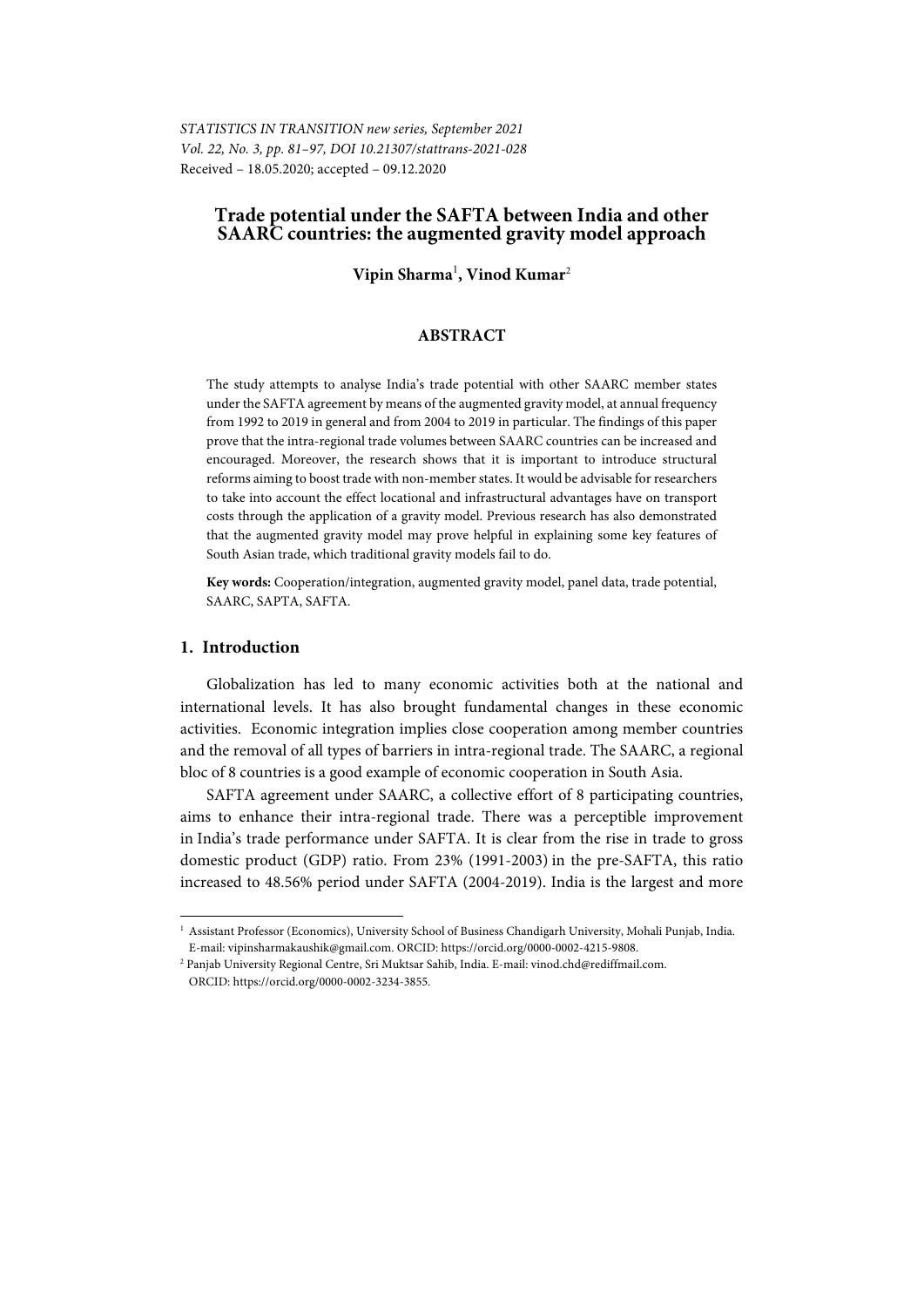developed country among SAARC countries. Its exports as a proportion of SAARC exports rose from 57.90% in 1992 to 67.53% in 2004 and further to 77.93% in 2019. Therefore, it can enhance the volume of total exports to and imports from. In this regard, it would be appropriate to estimate India's trade potential under SAFTA.

## **2. Review of literature**

**Velde, Dirk William Te (2011)** analyzed how regional integration was important for convergence and growth in developing nations. He used panel data and studied 100 counties over the period 1970-2004. They made use of various analytical techniques both at the micro and macro levels. Among these techniques were "Regional Integration Index, and β and σconvergence tests". The study found that regional integration did not lead to rapid growth at the macro level. But, it had positive effects on trade and investment in developing countries. The study recommended that regional integration was essential for the growth of member countries as it led to increased trade and investment.

**Gul, Najia and Yasin, Hafiz M. (2011)** in order to examine the trade potential of Pakistan, made use of the technique of the gravity model of trade. The data for the period 1981-2005 were obtained from the trade statistics of the IMF and World Bank. The trade potential of the country, both worldwide and within a specific region, was estimated using the coefficients obtained in the analysis. The study found that the volume of trade between Pakistan and other SAARC countries and the Economic Cooperation Organization (ECO) was very low. This was in spite of the fact that there existed tremendous trade potential. They cited political and social tensions as the main obstacles among South Asian nations, particularly between India and Pakistan, the two major countries of the SAARC region.

**Hassan, M. Kabir (2001)** attempted to analyse the viability of economic cooperation arising out of the potential for free trade among the SAARC countries. Data were collected from IMF's DOTS, UNCTAD, and UN COMTRADE for the period 1991-97, and the gravity model was used. The study found that Intra-SAARC trade was low and the countries of the SAARC region traded less with other countries of the world. This study suggested that in order to achieve trade creating benefits the SAARC countries must trade more among themselves and also with the outside world.

**Hiranath, S. W. (2004)** evaluated the working of the SAARC regional group under SAPTA and also examined the future possibilities of SAFTA. The Panel and Cross-sectional data on bilateral trade flow, GDP, and Per Capita GDP was taken from DOTS (IMF) and the publications of the World Bank for the period 1996-2002. The Gravity Equation was estimated by using the "Generalized Least Squares (GLS) regression technique" and it was corrected for the problems of Heteroscedasticity and Autocorrelation. The study found that there was a significant trade creation effect under SAFTA. However, the study found no evidence of trade diversion effect with the other remaining countries of the world.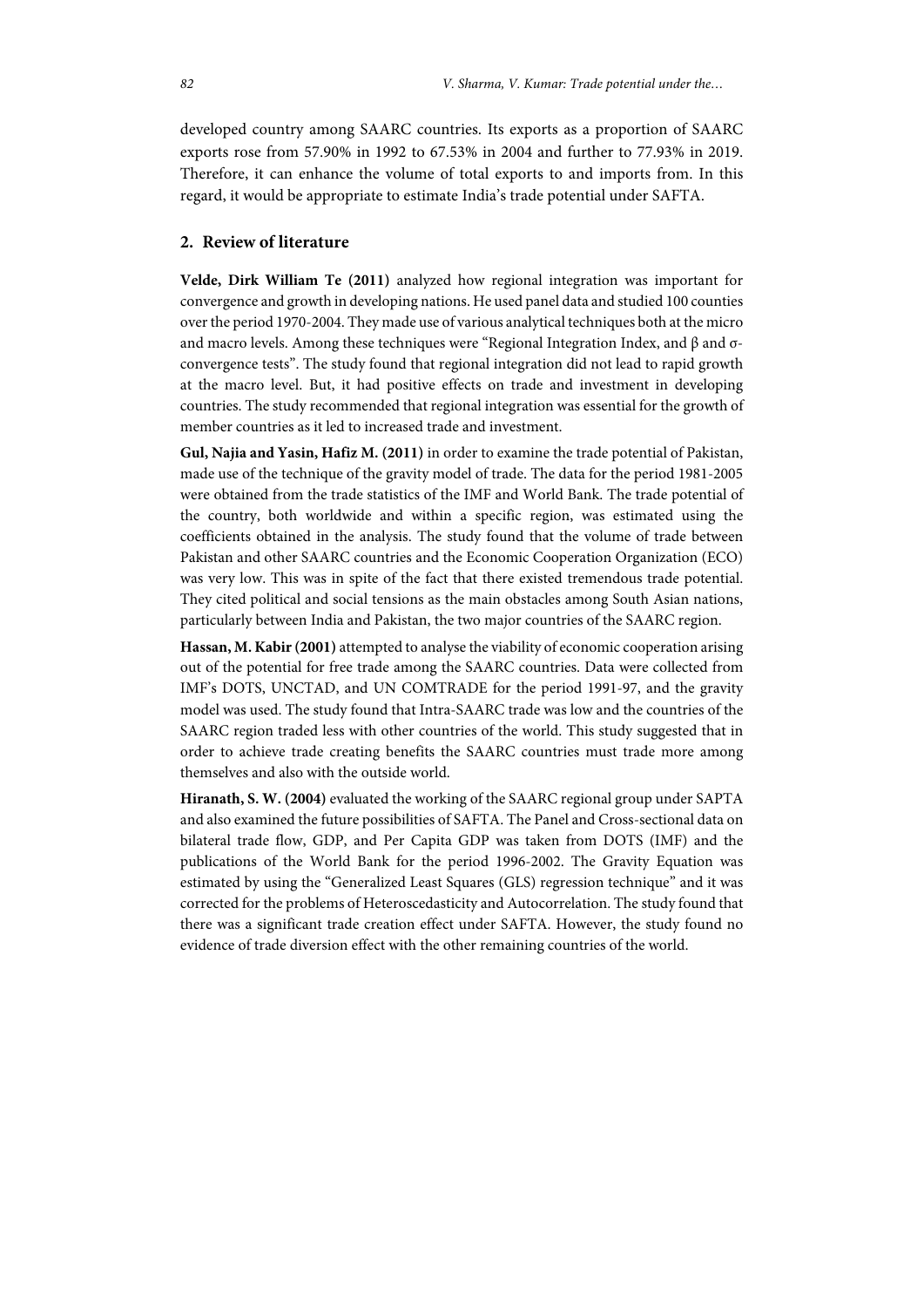**Batra, Amita (2006)** analysed the world trade flow of 146 countries in her study. She used an "Augmented Gravity Model" equation for her analysis. The main objective of the study was to estimate trade potential for India. The data on population and GNP was taken from WDI (World Bank, CD-ROM, 2003). The study used the OLS estimation technique for the purposes of estimation of the model using cross-sectional data for the year 2000. The findings revealed that the size of India's trade potential was highest in the "Asia-Pacific Region". This was followed by "Western Europe and North America".

**Rahman, Shadat, and Das (2006)** investigated the effects of the "trade creation and trade diversion on Regional Trade Agreements (RTAs)", with a particular focus on SAFTA. For the purposes of their analysis, they used the gravity model. 'The panel data approach with country-pair specific fixed effect' was used in the study. In addition to that, the regression model included the year-specific fixed effect. They used the bilateral export flow as a dependent variable. The data on bilateral flows of trade and other variables were taken from DOTS, IMF database, World Development Indicator (WDI), IFS CD-ROM for the sample of 61 countries with the time period 1991-2003. All coefficients of the gravity variables were found to carry an expected sign and were also significant statistically. The study concluded that the reduction in "tariff and non-tariff barriers" and the introduction of Rules of Origin (RoO) would increase intra-regional trade in the SAARC countries.

**Ekanayake, Mukhergee, and Veeramacheneni (2010)** made an attempt to study the effects of trade creation and trade diversion on RTAs in Asian countries and also their effects on intra-regional trade flows. The study made use of an AGM model for the purposes of analysis. The data for the study were taken from various publications of the UN, IMF, and World Bank for the period 1980-2009. A total number of nineteen Asian nations were selected. The results of the model showed that most of the coefficients pertaining to regional dummy variables were positive. They were also found to be significant statistically. This implied that the effect of the multilateral trade agreement on trade was more than BTAs. The study suggested that the fast evolving economic and political environment provided vast possibilities for analysing the success of economic integration in the Asian region.

**Akhter and Ghani Ejaz (2010)** analysed the trade agreement SAFTA and examined its role in increasing the trade potential of the members of the SAARC region and bringing in trade benefits for the countries. The study for the purposes of analysis uses the gravity model to estimate bilateral trade flows and trade potential among SAARC nations. The data on "GDP and per capita GDP were taken from the publications of World Bank, UNCTAD and WTO" for the time period 2003-2008. The findings of the study showed that the potential for trade creation existed provided there was a regional trade agreement among India, Pakistan, and Sri Lanka. However, as far as the potential for trade creation is concerned, it would be little if the SAARC members signed FTAs with other non-member countries. The basis of these findings was the data pertaining to SAPTA. The study found that SAFTA was more useful in the long run than in the short run. The trade diversion effects under SAFTA would be minimized if trade industrialization, as well as trade liberalization, continued in the region.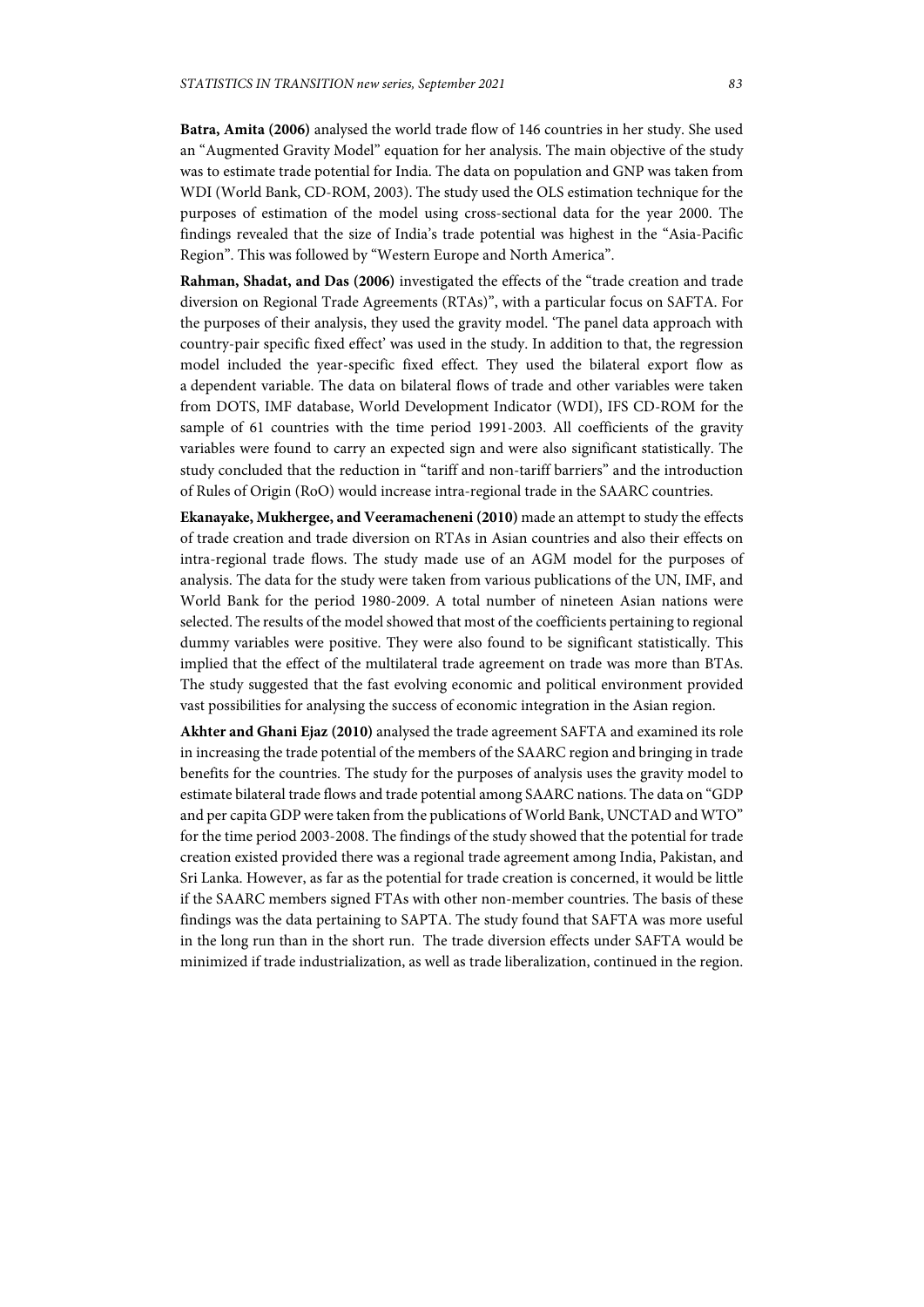Therefore, the study suggested a conducive economic and social setup and also a strong political will for "economic integration and trade liberalization in the region".

**Rizwanulhassan & Shafiqurrehman (2015)** attempted to evaluate the extent of intraregional trade among SAARC nations by using the "Extended Gravity Model" for the time period 1991-2010. The data on trade were taken from DOTS (IMF), on population and real GDP from WDI (World Bank), and on distance from the time and date website (timeanddate.com). The study found a significant effect of "GDP, GDP per capita, Exchange Rate Volatility, and Common Border on intra-regional trade".

**Abhyaratne, Anoma, and Varma, Sumati (2017)** examined the effect of the "India-Sri Lanka Free Trade Agreement (ISLFTA)" on their bilateral trade flows. The study collected panel data for the period 1990-2014 to estimate the "gravity model using the Weighted Least Squares (WLS) Method". It was found that ISLFTA had increased their bilateral trade and produced ample trade creation effects.

#### **2.1. Objective and methodology**

The objective of this study is to explore trade possibilities under SAFTA between India and other SAARC member nations by making use of the augmented gravity model. To analyze bilateral trade, the gravity approach is the most widely used empirical technique. Determination of factors affecting bilateral trade and their influence on economic growth is a highly debatable issue among the researchers. Trade potential is generally computed with the help of the gravity model in empirical research. The flow and direction of potential trade in the literature are determined by subtracting the estimated trade flows (predicted by the gravity model) and actual trade flows. Thus, the coefficients obtained from the gravity model are used to forecast trade potential for India. In the case of India, the untapped trade potential is shown by actual trade with any other member country and is less than what is predicted by the gravity model.

In the present study, the augmented gravity model is utilized to find the trade potential of India under SAFTA with other SAARC member countries from 1992 to 2019 at an annual frequency in general and from 2004 to 2019 in particular.

## **3. Methodological construct**

## **3.1. The model**

The gravity equation is an applied model of trade. It analyses bilateral trade among nations/states. It is similar to Newton's physics function, which describes the "force of gravity". "The model explains the flow of trade between a pair of countries as being proportional to their economic ''mass'' (national income) and inversely proportional to the distance between them" (Maryam and Kashim, 2015). Tinbergen (1962) and Poyhonen (1963) used the following equation: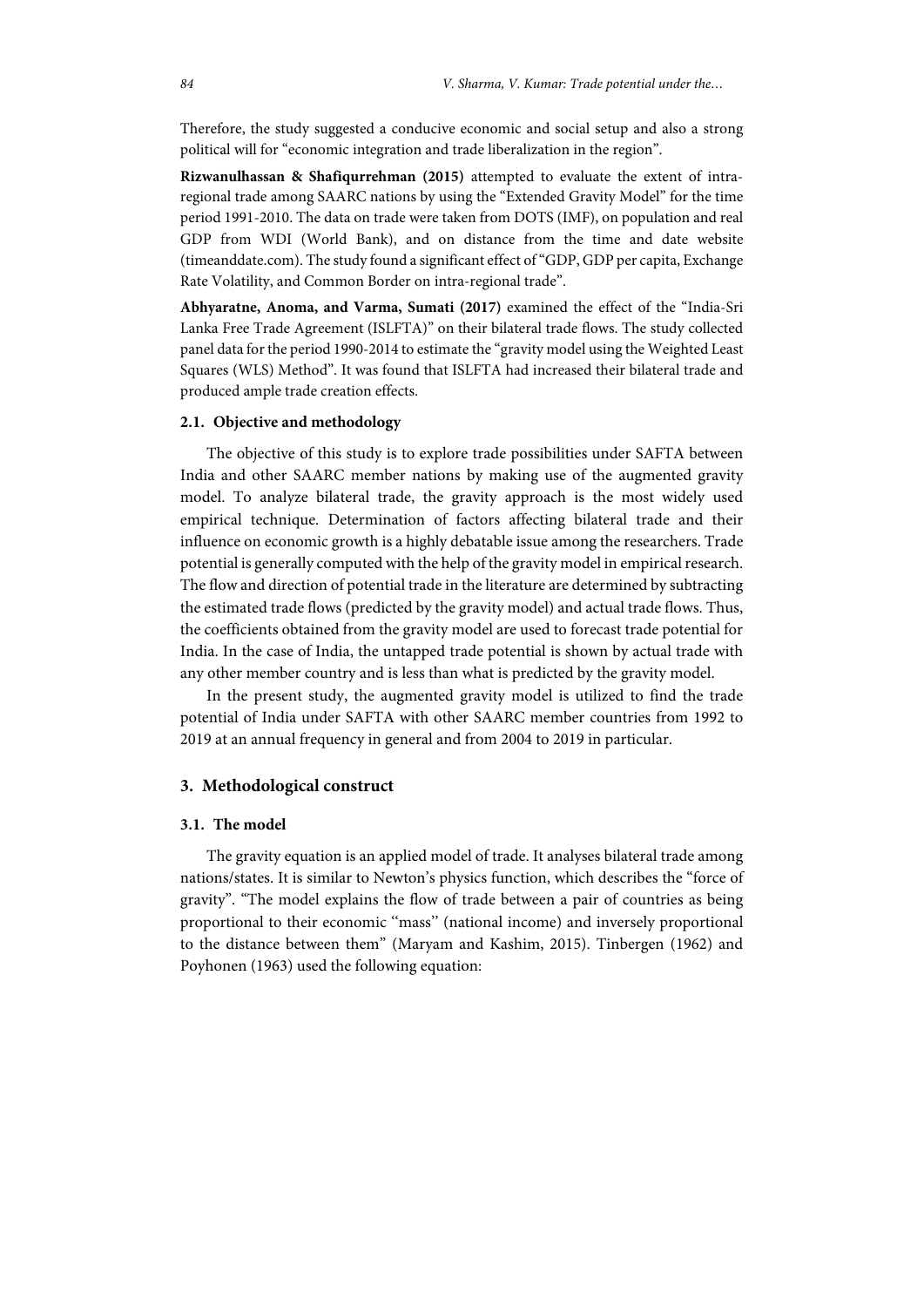$$
T_{ij} = (GDP_i * GDP_j) / Distance_{ij}
$$
 (1)

In this equation,  $T_{ii}$  represents the trade between two participating country i and j,  $GDP_i$  and  $GDP_i$  are country i and j's national incomes respectively. Distance<sub>ii</sub> measures the bilateral distance between the two countries and is taken to be a constant of proportionality. Taking logarithms of the gravity equation in (1) as given above, the model becomes linear and the estimable equation becomes:

$$
Log T_{ij} = \beta_0 + \beta_1 log (GDP_i, GDP_j) + \beta_2 log (Distance_{ij}) + U_{ij}
$$
 (2)

Where  $\beta_0$ ,  $\beta_1$ , and  $\beta_2$  are coefficients to be estimated. Equation (2) is the main equation where trade is found to be a positive function of income and an inverse function of distance.

The basic logic of this model is that trade has a positive relationship with the size of the trading country and a negative relation with the distance between countries. Here, the distance is taken as a proxy for information and transportation costs. As the distance increases trade decreases and vice versa. Tinbergen (1962) used the following modified equation:

$$
Tij = \beta_0 Y i^{\beta_1} Y j^{\beta_2} Dij^{\beta_3} Nij^{\beta_4} P_c^{\beta_5} P_b^{\beta_6}
$$
 (3)

Where, Nij is the border dummy for country i and j,  $Y_i$  stands for GDP of country i while  $Y_i$  depicts the GDP of country j,  $D_{ii}$  is the distance between country i and country j, Pc shows the commonwealth preference dummy variable.

#### **3.2. Econometric technique used in this paper**

The study makes use of the augmented gravity model. According to this model, the total trade between countries depends on GDP or population, distance (a proxy of transportation costs), and other dummies that may promote or restrict the trade between them. Apart from the basic gravity variables, there are some other factors that affect bilateral trade such as cultural similarities, trade agreements, geographical location, factor endowment, and the role of development. Such factors are used to find out the trade potential of India. Real exchange is another important determinant of the trade potential. However, there were many missing values for this variable for several countries. Therefore, we are unable to include it in our model. The present study makes use of the Tinbergen (1962) following equation:

$$
T_{ij} = \beta_0 X_{1i}^{\beta 1} X_{2j}^{\beta 2} X_{3ij}^{\beta 3} A_{ij}^{\beta 4} D_{ij}^{\beta 5}
$$
 (4)

Where,  $T_{ii}$  represents country i and country j's total trade,  $X_{1i}$  and  $X_{2i}$  show the GDPs of country i and country j respectively,  $X_{3ii}$  shows the distance between the two countries, Aij is the set of other explanatory control variables,  $D_{ii}$  shows the set of all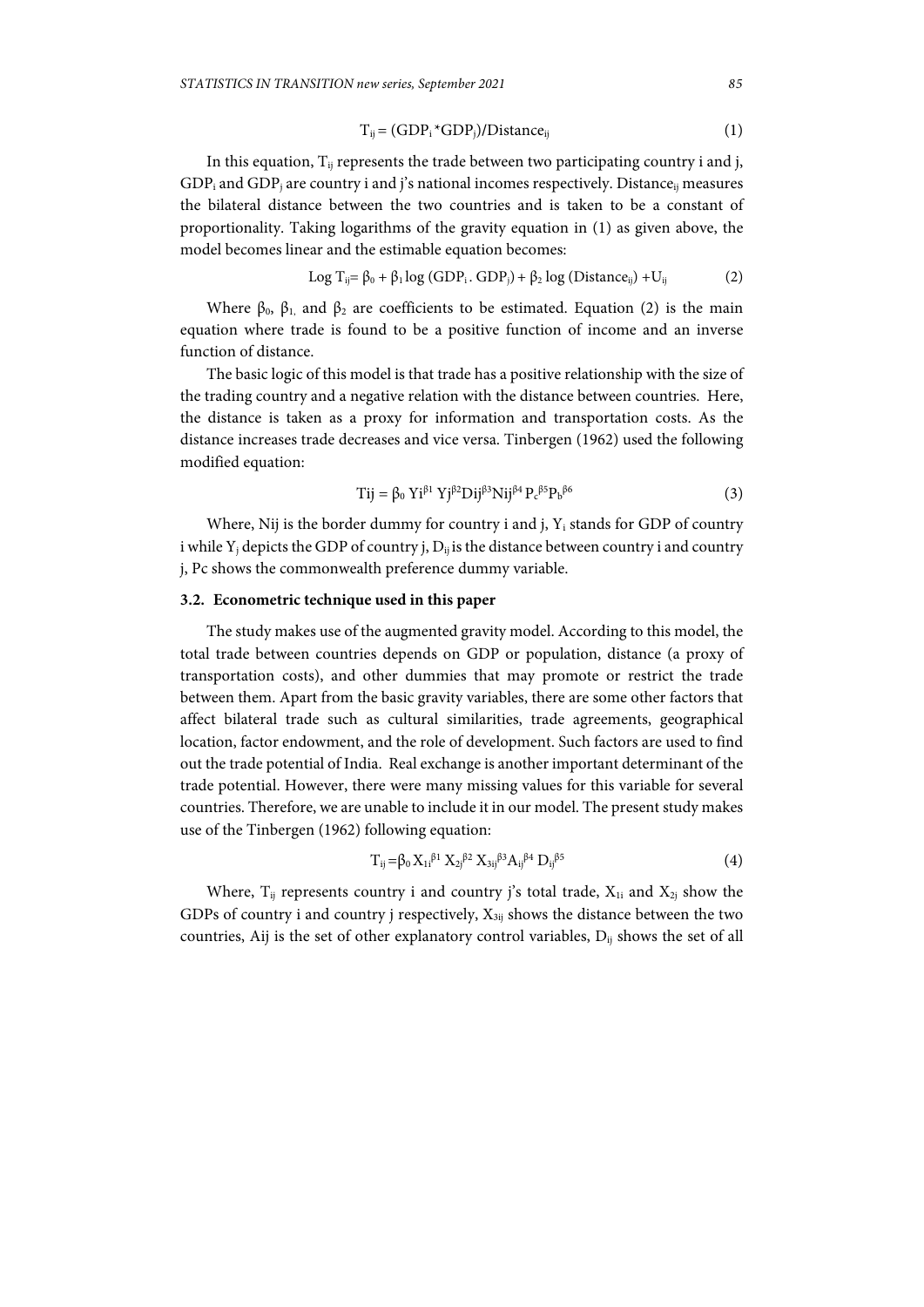dummy variables for the two countries, and  $\beta_0$  is the vector of the coefficient of all explanatory variables.

In order to make the model linear, the logarithm of the equation (4) is taken. Thus, the model in the log-linear form becomes:

$$
log T_{ijt} = \beta_0 + \beta_1 log X_{1it} + \beta_2 log X_{2jt} + \beta_3 log X_{3ijt} + \beta_4 log A_{ijt} + \beta_5 D_{ijt} + U_{ijt}
$$
 (5)

In the above equation, the variable  $A_{ijt}$  represents explanatory variables such as per capita GDP differential (PCGDPD), and total trade to GDP ( $T/Y_i$ ,  $T/Y_j$ ) ratio.  $D_{ijt}$  is used for dummies like common border, language, etc.

Per Capita GDP differential (PCGDPD) is used to test the Heckscher-Ohlin (H-O) or Linder's hypothesis. The total trade to GDP ratio is taken for showing trade openness. Following the Wang and Winter (1991) study, the present study includes the border and language variables to estimate the effects of cultural factors between the countries.

The study used three gravity models for India's bilateral trade with 7 trading countries from 1992 to 2014: "(i) the gravity model of total trade (export + import), (ii) the gravity model of exports, and (iii) the gravity model of India's imports".

Thus, the gravity model for total trade becomes:

$$
\log(T_{ijt}) = \beta_0 + \beta_1 \log(GDP_{it}) + \beta_2 \log(GDP_{jt}) + \beta_3 \log(PCGDPD_{ijt}) + \beta_4 \log(Dis_{ijt})
$$
  
+ 
$$
\beta_5 \log(T/Y_{it}) + \beta_6 \log(T/Y_{jt}) + \beta_7 (Borderij) + \beta_8 (Lani_j) + Uijt
$$
 (6)  

$$
\log(\text{EXP}_{ijt}) = \beta_0 + \beta_1 \log(GDP_{it}) + \beta_2 \log(GDP_{jt}) + \beta_3 \log(PCGDPD_{ijt}) + \beta_4 \log(Dis_{ijt})
$$
  
+ 
$$
\beta_5 \log(T/Y_{it}) + \beta_6 \log(\text{IMP}/Y_{jt}) + \beta_7 (Borderij) + \beta_8 (Lani_j) + Uijt(7)
$$
  

$$
\log(\text{IMP}_{ijt}) = \beta_0 + \beta_1 \log(GDP_{it}) + \beta_2 \log(GDP_{jt}) + \beta_3 \log(PCGDPD_{ijt}) + \beta_4 \log(Dis_{ijt})
$$
  
+ 
$$
\beta_5 \log(T/Y_{it}) + \beta_6 \log(\text{EXP}/Y_{jt}) + \beta_7 (Borderij) + \beta_8 (Lani_j) + Uijt(8)
$$

Where,  $T_{ii}$  represents country i and country j's total trade,  $EXP_{ii}$  represents the total exports between two countries,  $IMP_{ij}$  is the total imports between the two countries,  $GDP_i$  is the income of country i,  $GDP_j$  shows the income of country j,  $PGGDP_i$  is per capita gross domestic product differential between countries, Dist<sub>ij</sub> is the distance between the two countries,  $T/Y_i$  is the total trade to GDP ratio  $_i$ ,  $EXP/Y_i$ ,  $IMP/Y_i$  is the total trade/export/import to GDP ratio of country j respectively.

#### **3.3. Panel data framework**

There are several merits of using panel data methods which are not there in the case of time series and cross-sectional data. Panel data control due to individual heterogeneity and produces efficient estimates by dealing with multicollinearity in explanatory variables. The most common and widely used panel data estimation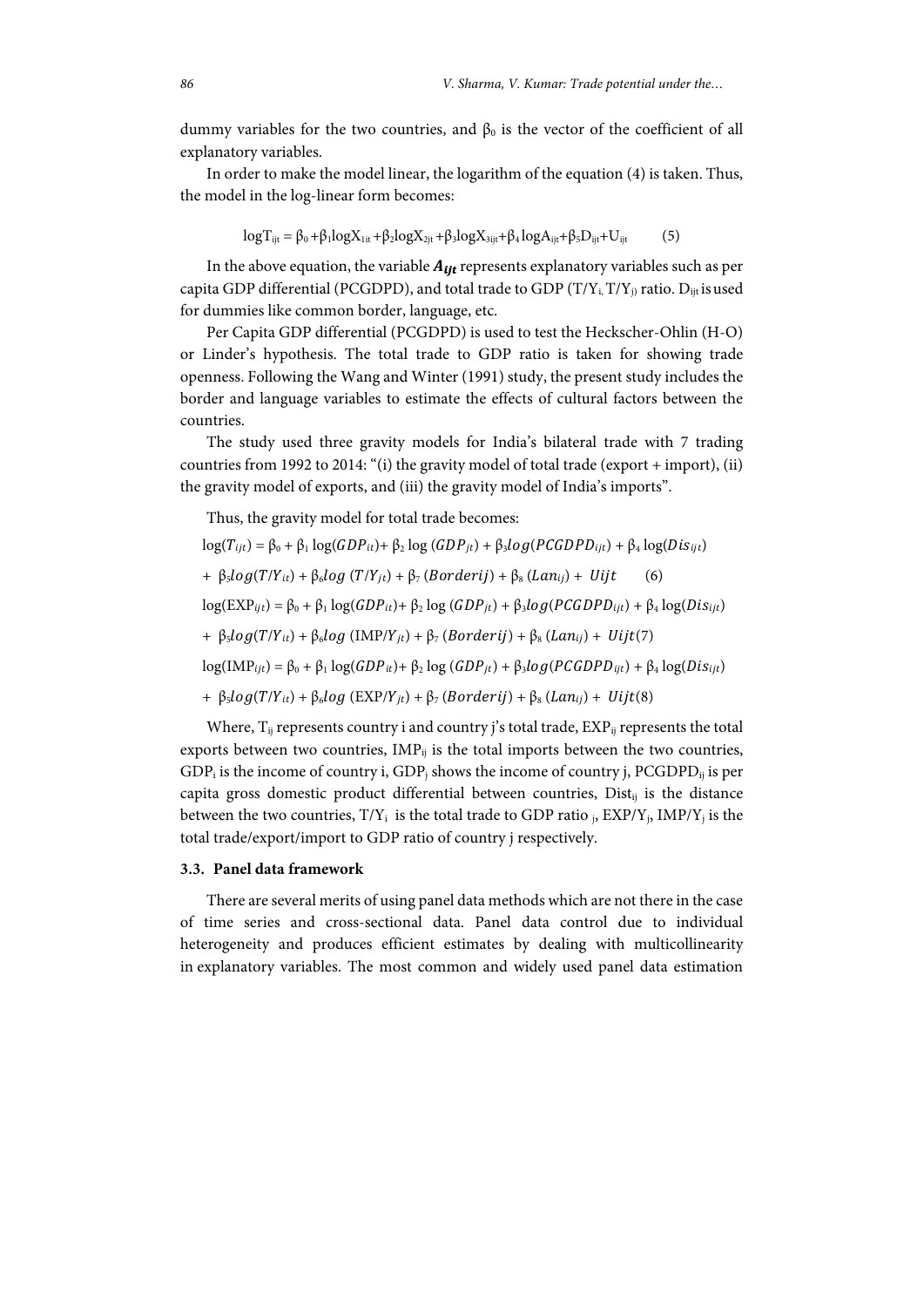models are the random effect model (REM) and the fixed effect model (RFM) (Gujrati, 2008). REM assumes that the intercept of each cross-section is a random variable (Gujrati, 2008). This model is more used when random intercepts are uncorrelated with explanatory variables, whereas, in the Fixed Effect Model (FEM), both individual and time effects are accounted for. In the FE model, the slope coefficients do not change. The model is useful when individual intercepts are correlated with the independent variables (Gujrati, 2008).

The present study proposes to calculate the effects of both time-invariant and timevariant variables in the factors affecting bilateral trade and India's trade potential. Therefore, Random Effect Model is preferred to the Fixed Effect Model. "REM is also preferred as numbers of cross-sections are greater than time period" (Gujrati, 2008).

#### **3.4. Trade potentials**

The calculation of trade potential is also related to the gravity model. Several studies have used various methods to find out trade potentials. The most widely used one is to use point estimates of coefficients on explanatory variables to estimate the trade potential. The study has calculated the trade potentials using the following equation:

$$
Trade Potential = Predicted trade flows - Actual trade flows \qquad (9)
$$

Predicted values are calculated from gravity models of total trade, total exports, and total imports. The positive value means that there is a chance of increasing trade expansion and the negative value means that trade potential with selected trading countries has been already exhausted (Batra, 2004).

#### **3.5. Results**

## **3.5.1. Total trade determinants**

The present study has used the REM to estimate the augmented gravity approach equation. The REM was selected on the basis of the Hausman Test, which resulted in p values greater than 0.05 in all the cases. We used the STATA statistical package to conduct this test. The logged dependent and independent variables mean that the estimated coefficients of the independent variables show the elasticity of variables. They show the marginal effect of the predictor variable while keeping the other variables unchanged. The present study has estimated seven models using REM so as to find the determinants of trade in India. The variables, which are considered to be significant, have been included one by one in the model. The results of the augmented gravity model are presented in Table 3.1.

Model 1 shows the standard gravity variables such as GDP and distance as used by Tinbergen (1962). The results of the study reveal that in model 1, the GDP of India and partner countries, i.e. economic size, and distance are significant with expected signs.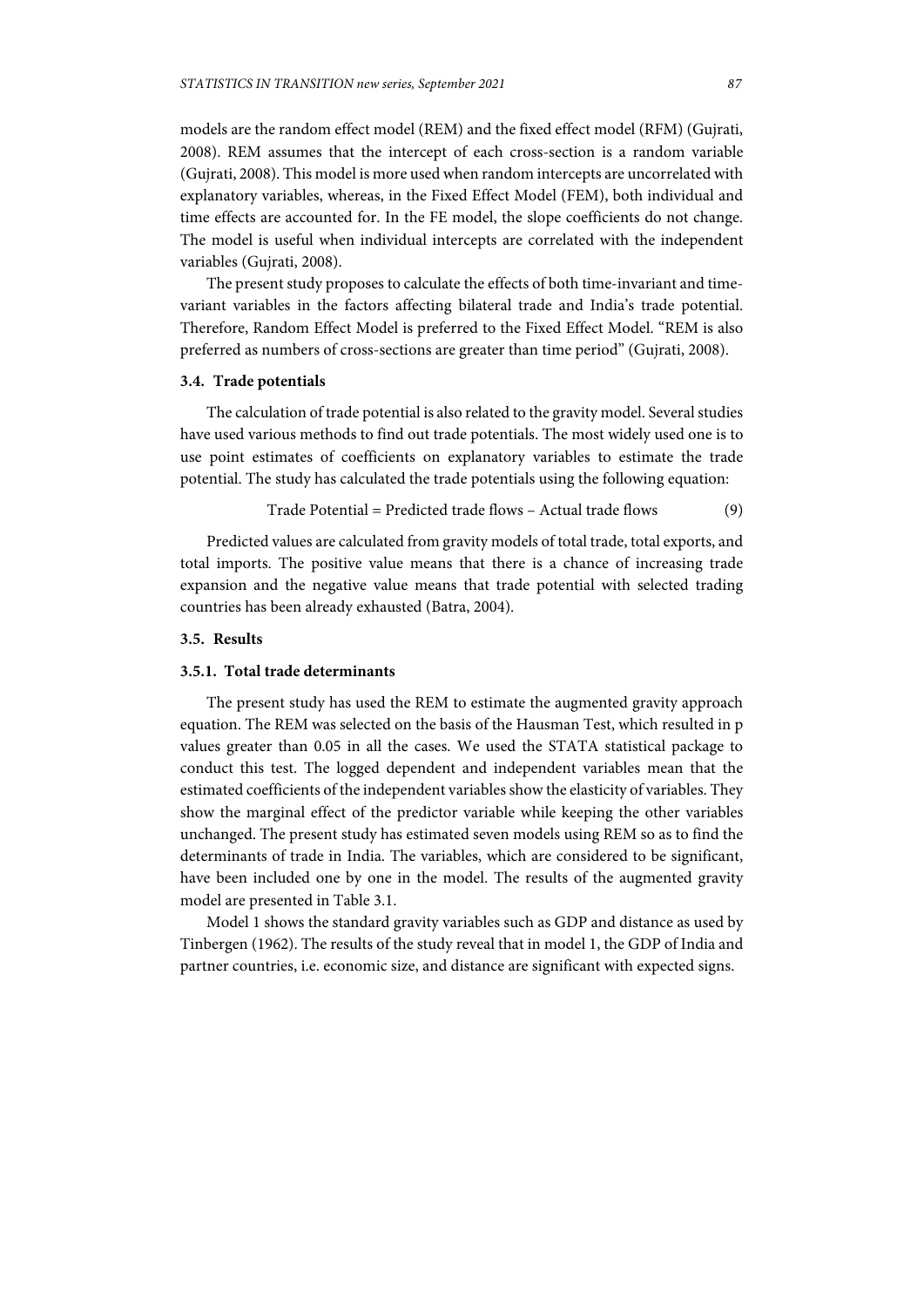We include significant variables one by one to estimate the effect on other variables. We begin with lnPCGDPDij variables, and model 2 takes into account the lnPCGDPD $_{ii}$ variable while keeping all other variables used in model 1. There is a slight change in the estimated coefficients of model 2 as compared to model 1. In model 3, Dist<sub>ij</sub> (distance) is included and is found significant at the level of 5%. Model 4 includes  $ln(T/Y<sub>i</sub>)$ and ln T/Y<sub>j</sub> (log trade GDP ratio of country i and j respectively) and excluded lnPCGDPDij and Distij (distance). LnT/Yi is significant at the level of 1%. Model 5 includes border and language dummy variables and lnPCGDPD<sub>ij</sub> which make lnGDP<sub>i</sub> again significant at the level of 1%. Model 6 includes  $Dist_{ii}$  (distance), which makes  $lnPCGDPD<sub>ij</sub>$  and language dummy variables significant at the level of 1%. Dist<sub>ij</sub> (distance) itself is significant at the level of 1%. Model 7 is the final model that has the GDP of India and other partner countries, PCGDP differential which validates the H-O theory. This implies that countries which have a different factor of endowments generally, trade more, other variables of the model include trade openness of the two countries, distance, and dummy variables. Most of these variables turn out to be significant and show expected signs. The explanatory power of all the estimated models, as measured by  $R^2$ , has been found to be approximately the same.

The final augmented gravity model used for ascertaining the determinants of India's total trade is as follows:

 $log(T_{ijt}) = \beta_0 + \beta_1 log(GDP_{it}) + \beta_2 log(GDP_{it}) + \beta_3 log(PCGDPD_{ijt}) + \beta_4 log(Dis_{ijt})$ 

+  $\beta_5 \log(T/Y_{it}) + \beta_6 \log(T/Y_{jt}) + \beta_7 (Borderij) + \beta_8 (Lan_{ij}) + Uijt$ 

 $log(TSP_{ijt}) = \beta_0 + \beta_1 log(GDP_{it}) + \beta_2 log(GDP_{jt}) + \beta_3 log(PCGDPD_{ijt}) + \beta_4 log(Dis_{ijt})$ +  $\beta_5 \log(T/Y_{it}) + \beta_6 \log(T/Y_{it}) + \beta_7 (Borderij) + \beta_8 (Lan_{ij}) + Uijt$ 

 $log(TSF_{ijt}) = \beta_0 + \beta_1 log(GDP_{it}) + \beta_2 log(GDP_{jt}) + \beta_3 log(PCGDPD_{ijt}) + \beta_4 log(Dis_{ijt})$ 

+  $\beta_5 \log(T/Y_{it}) + \beta_6 \log(T/Y_{it}) + \beta_7 (Borderij) + \beta_8 (Lan_{ij}) + Uijt$ 

The results of the estimated results for the gravity model of total trade are given below:

 $log(T_{ijt}) = -28.48 + 0.286 log(GDP_{it}) + 0.602 log(GDP_{it}) + 0.841log(PCGDP_{ijt}) - 0.871$ 

 $log(Dis_{ijt}) + 1.362log(T/Y_{it}) - 0.217log(T/Y_{jt}) + 0.159$  (Borderij) + 1.305 (Lan<sub>ij</sub>)

 $log(TSP_{ijt}) = -51.11 + 0.964 log(GDP_{it}) + 0.648 log(GDP_{jt}) + 1.246 log(PCGDP_{ijt}) - 0.504$  $log(Dis_{ijt}) + 1.015log(T/Y_{it}) - 0.0457log(T/Y_{it}) + 0.262(Borderij) + 1.779$  $(Lan_{ii})$ 

 $log(TSF_{ijt}) = -28.60 + 0.311 log(GDP_{it}) + 0.788 log(GDP_{it}) + 0.607log(PCGDP_{ijt}) - 1.328$  $log(Dis_{ijt}) + 0.215log(T/Y_{it}) + 0.567log(T/Y_{jt}) + 0.388$  (Borderij) + 0.782  $(Lan_{ij})$ 

The GDP of trading countries has an expected sign, which is a conventional and important factor of AGM. It has an expected coefficient and is statistically significant. The result provides evidence in favour of a positive relationship between the size of countries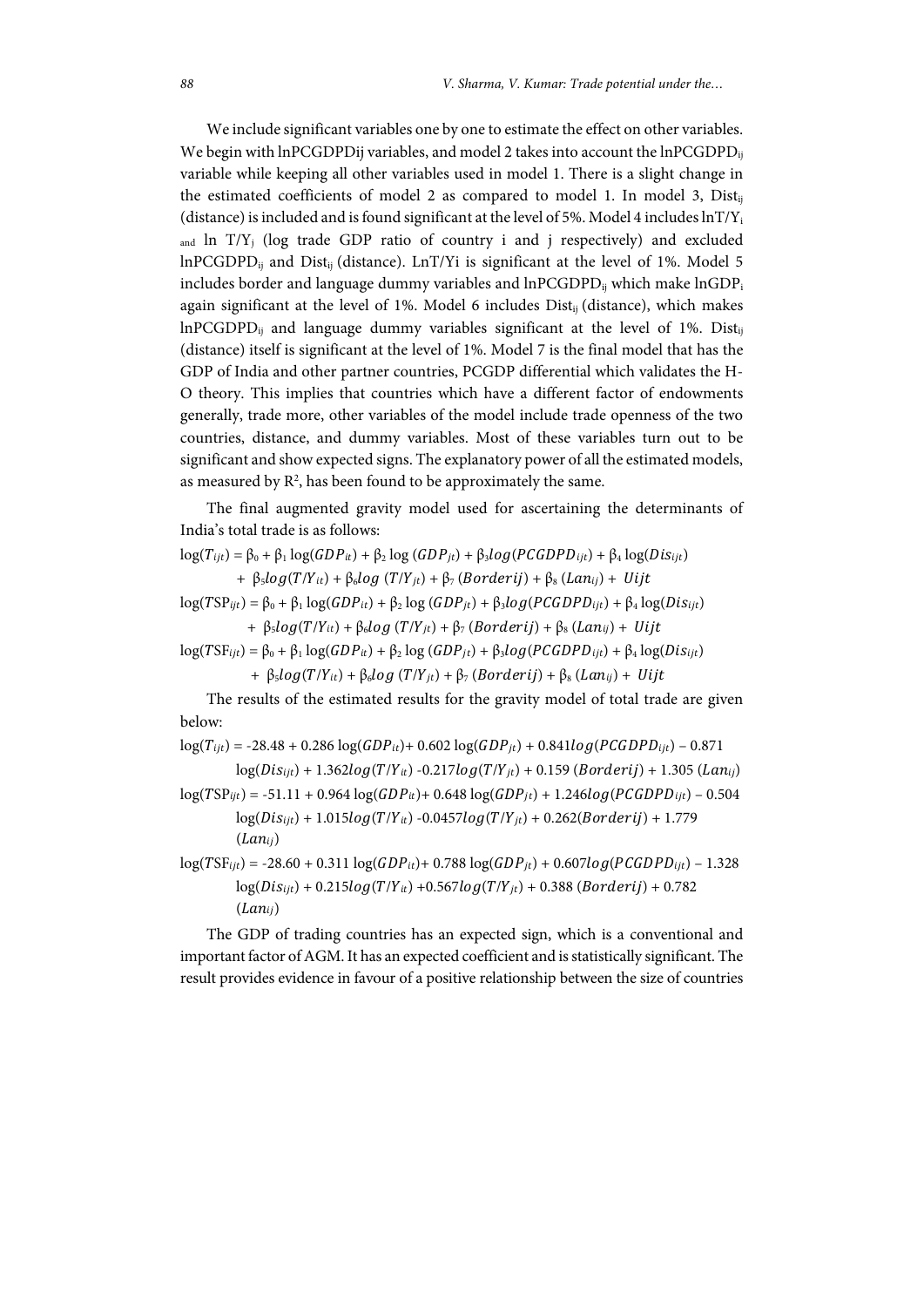and trade. The coefficient of per capita GDP differential is statistically significant and positive. The observed sign of the coefficient reveals that the H-O theory has a dominating impact on Linder's hypothesis. This implies that those nations usually trade more which have different factors of the endowments. Distance is also statistically significant and shows an expected negative sign. Distance has been used as a proxy for transportation costs and other time-related costs. The trade to GDP ratio shows an expected positive sign, which is significant. The trade to GDP ratio for country j shows a negative sign. The results reveal that trade openness leads to increased trade volume among them.

In order to capture the cultural effects on trade flows, the study took into account some dummy variables, namely Border and Language. The dummy variable Border takes the value 1 for Afghanistan, Bangladesh, Bhutan Nepal, and Pakistan as they share common borders with India. However, the results contradict the theoretical reasoning of this variable. Such results occur because due to military and political tensions a large volume of trade takes place between India and Pakistan. Another dummy variable, which has been taken into account to study the effects of culture on trade, is Language. This variable has the expected positive sign and is also found to be statistically significant. It is usually believed that countries sharing a common language have more trade.

#### **3.5.2. Total trade potential of India**

An important aspect of the gravity model is to estimate trade potentials. The study has calculated the total trade potentials of India with SAARC and bilateral total trade potential with 6 other SAARC member countries for the Pre-SAFTA period (1992- 2003) and Under-SAFTA period (2004-2014).

In Table 3.1 we show the mean of total trade potentials by subtracting predicted trade value (P) from actual trade flows (A), i.e. value of P-A. A

| Indicator<br><b>Countries</b> |                      | Pre-SAFTA            | Under-SAFTA          |                      |  |  |
|-------------------------------|----------------------|----------------------|----------------------|----------------------|--|--|
|                               | $(P-A)$<br>1992-1997 | $(P-A)$<br>1998-2003 | $(P-A)$<br>2004-2009 | $(P-A)$<br>2010-2014 |  |  |
| <b>SAARC</b>                  | $-184.01$            | $-370.21$            | 1404.22              | 1567.26              |  |  |
| Afghanistan                   |                      |                      |                      |                      |  |  |
| Bangladesh                    | $-238.32$            | $-260.45$            | 1210.03              | 1424.73              |  |  |
| <b>Bhutan</b>                 | 5.23                 | $-1.05$              | $-42.39$             | $-60.09$             |  |  |
| <b>Maldives</b>               | $-6.54$              | $-1.92$              | $-5.09$              | 34.56                |  |  |
| Nepal                         | 27.24                | $-126.13$            | $-80.15$             | $-751.60$            |  |  |
| Pakistan                      | 20.43                | 62.89                | $-105.91$            | 388.66               |  |  |
| Sri Lanka                     | 7.95                 | $-43.56$             | 427.72               | 531.01               |  |  |

**Table 3.1.** Total Trade Potential of India (Average)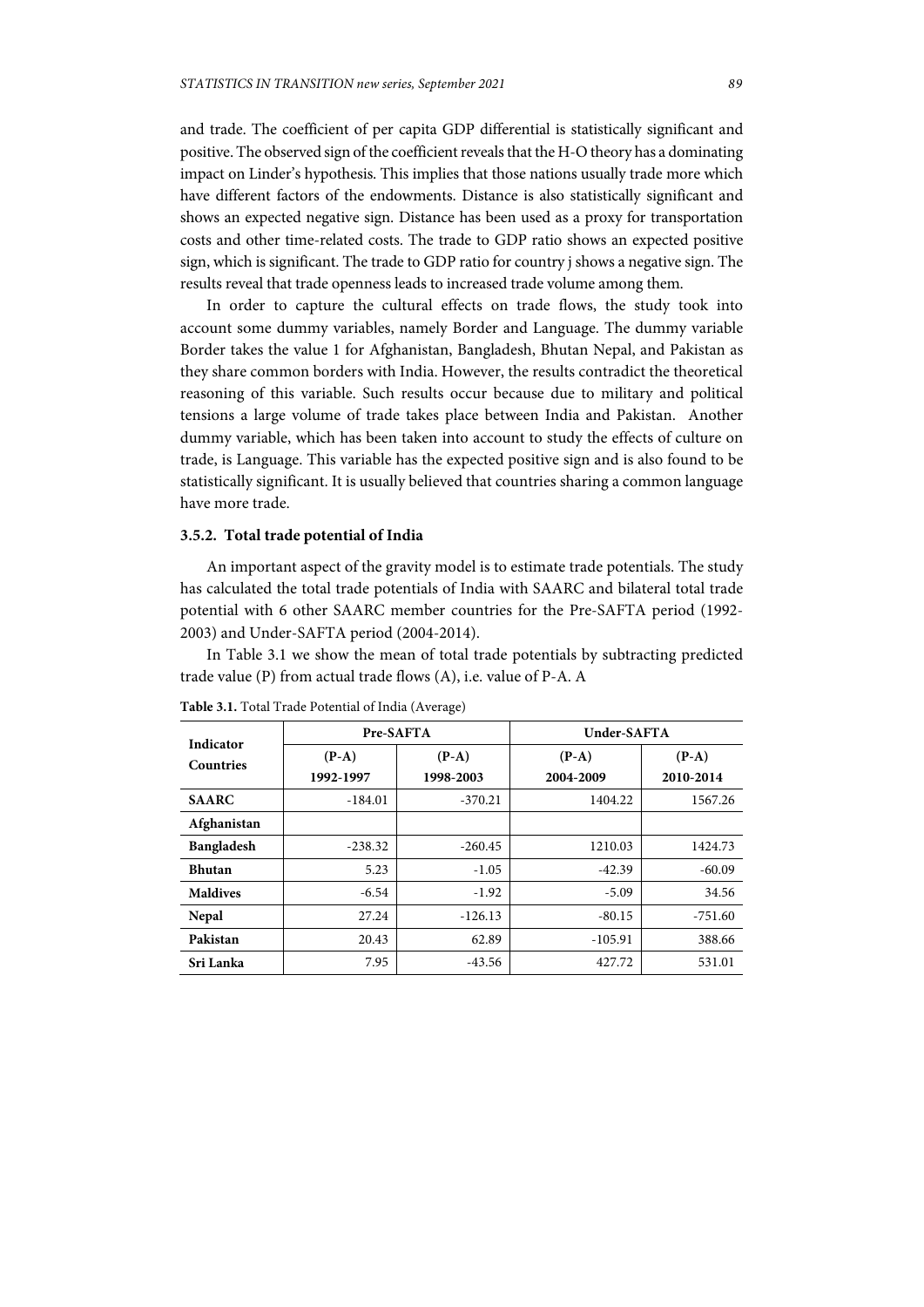As shown in Table 3.1, the study has estimated an average of 6 years in the Pre-SAFTA period, while the last average (2010-2014) is of 5 years under SAFTA. The average trade potential of India was highest for Nepal followed by Pakistan, Sri Lanka, and Bhutan in that order under the Pre-SAFTA period during 1992-1997. This shows that India had maximum trade potential with these countries, whereas for those countries which show negative value India exceeded its total trade potential, i.e. SAARC as a whole, Bangladesh and Maldives. For the period 1998 to 2003, under Pre-SAFTA, the average value of total trade potential exceeded for all except for Pakistan. So, during this period India had the highest total trade potential with Pakistan.

During the recent years, i.e. 2010 to 2014, under SAFTA, India had the highest trade potential with Bangladesh and Sri Lanka. This is clear from Table 3.1, which shows the highest average P-A value between these two countries. Also in this period, India exceeded its trade potential with Nepal and Bhutan.

#### **3.6. Conclusion and summary**

This study provides a more detailed analysis of trade potential using the augmented gravity model and commodity-wise trade possibilities using the Potential Trade Approach among the SAARC countries. This research work has computed trade possibilities and potential under SAFTA of India with other SAARC participating nations using the gravity model. The gravity model has been widely used in research for estimating the trade potential. In our case, the coefficients obtained from the model are then used to forecast trade potential for India. The gravity model shows that in the case of India actual trade with any country is less than predicted and there is untapped trade potential. The analysis is based on the panel data. Panel data estimation has many advantages and is preferred over cross-sectional and time-series data because it controls individual heterogeneity. Panel data technique enhances the efficiency of the regression estimates by decreasing collinearity among explanatory variables with ample degrees of freedom.

The results presented in this study obtained from the analysis of the gravity model show that the GDP of trading partners (a proxy for economic size) has a positive coefficient and it is also found to be significant statistically. This result lends support to the positive relationship between the economic size of trading nations and the trade flows. The estimated coefficient of per capita GDP differential (country i and country j) shows a positive sign and is also found to be statistically significant at a 1% level of significance. The positive sign of the estimated coefficient verifies the H-O hypothesis and Linder's hypothesis. This implies that the countries that generally trade more have different factor endowments. Distance is another important variable. This variable shows the expected negative sign and is also found to be statistically significant at a 1% level of significance. The variable is used as a proxy for transportation cost and other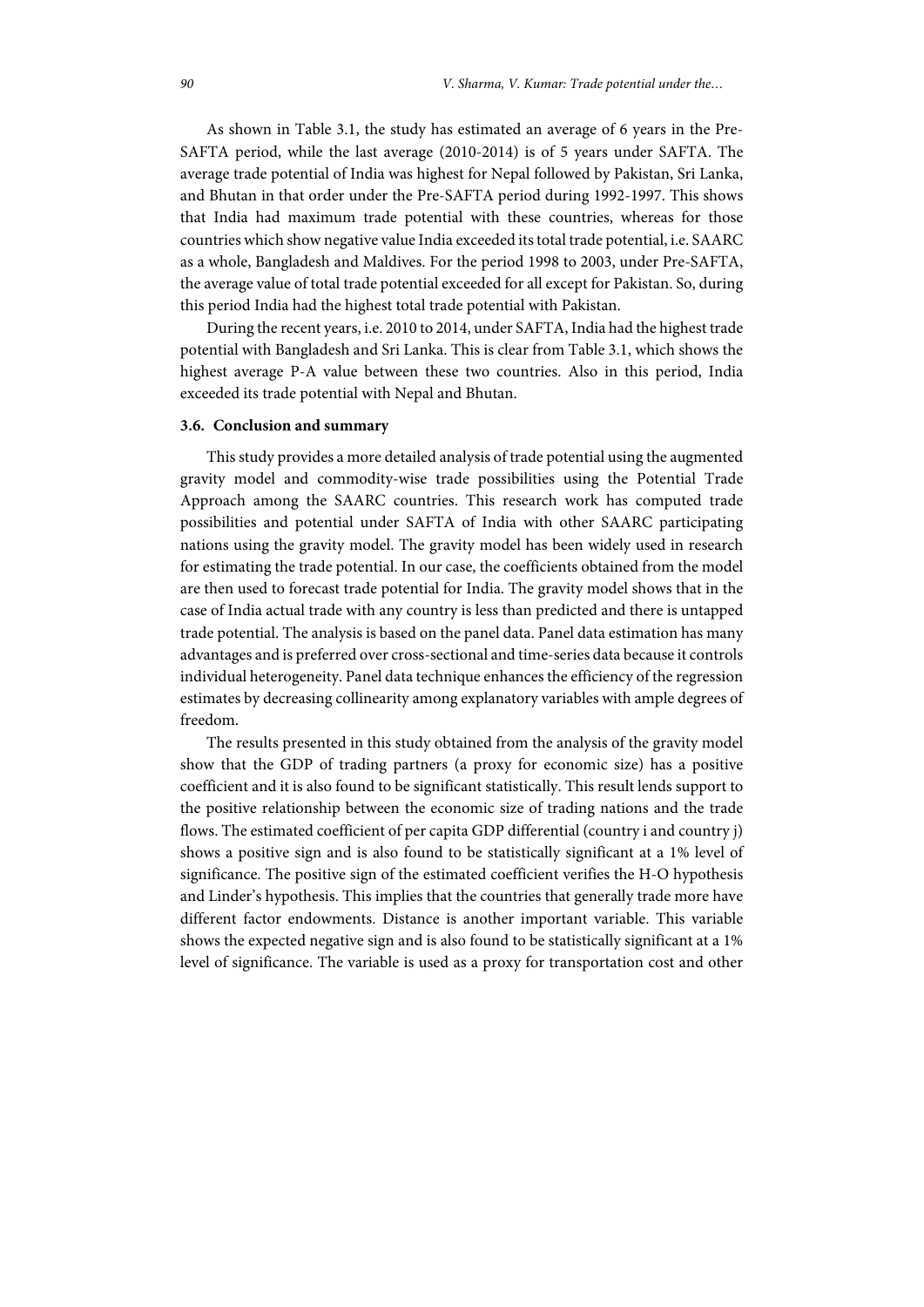time-related costs. Theoretically, a negative relationship exists between trade flows and the distance between trading partners. This implies that as the distance between the partners' increases, the trade flows decrease. Thus, there is a theoretical justification for including the distance variable in the hypothesis of the gravity model. Another variable, i.e. Trade to GDP ratio of country, which is the proxy for trade openness, shows an expected positive sign and is also statistically significant at a 1 % level of significance. And Trade to GDP ratio for country j shows a negative sign. The results support the theoretical reasoning of the variable, which states that the more the open economy of trading partners, the more will be the trade between them.

Apart from the above variables, the present study has also made use of some dummy variables in the analysis using the gravity model. The dummy variables were included to assess the impact of cultural effects on intra-regional trade flows. For example, the Border is a dummy, which takes the value 1 for countries like Afghanistan, Bangladesh, Bhutan, Nepal, and Pakistan as they share a common border with India. And the value zero when they do not share a common border with India. However, it is assumed that the countries sharing common borders generally share common traditions, customs, and consumption patterns also. Consequently, a positive association between a common border and trade flows is expected. But the results are contradictory and are not in harmony with the theoretical reasoning of this variable. For example, in the case of India and Pakistan, this may be because the low volume of trade between the two countries is due to political factors and strained relations. Another dummy variable used in the model for assessing cultural effects is Language. This variable shows the desired positive sign and is statistically significant. Generally, it is assumed that countries sharing a common language have more trade.

The findings of this study show that intra-regional trade volumes between SAARC nations can be increased and encouraged. It is important to undertake structural reforms so that the trade with non-member countries can also be boosted. The researchers should try to take into account the effect of locational and infrastructural advantages on transportation costs using gravity. Previous research has also argued that an augmented gravity model may help in explaining some key features of South Asian trade, which may not be explained by traditional gravity models.

## **3.7. Future area of research**

The researchers should try to take into account the effect of locational and infrastructural advantages on transportation costs using gravity. Services ought to likewise be included and accentuation ought to incorporate whatever number of services as could be expected under the circumstances.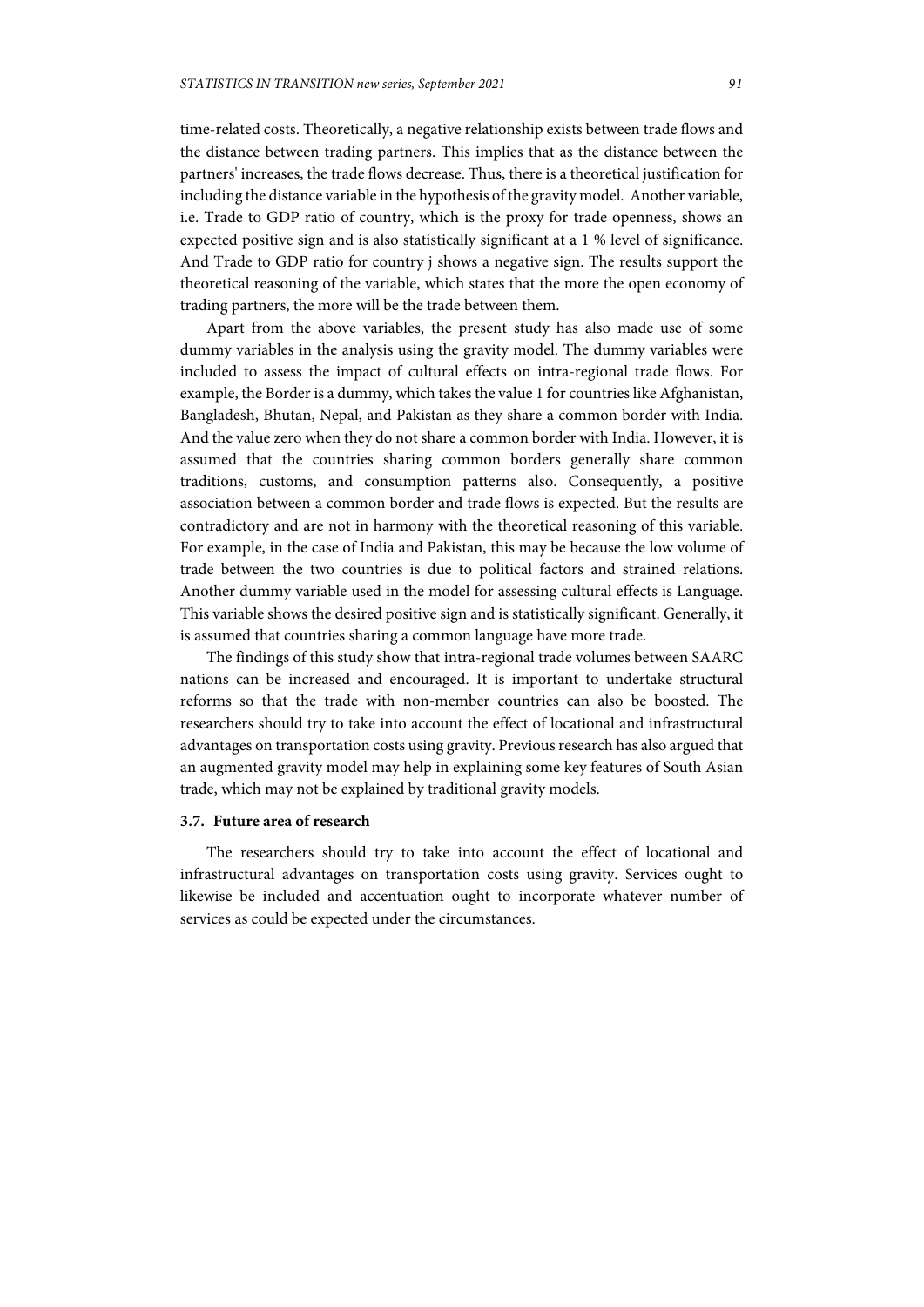## **References**

- Balassa, Bela, (1962). The Theory of Economic Integration, George Allen & Unwin, London.
- Bandara, J., W. Yu, (2001). How Desirable is the South Asian Free Trade Area? A Quantitive Assessment, Paper presented to the Fourth Annual Conference on Global Economic Ananlysis, Purdue University, Indiana, USA, June 27-29.
- Batra, Amita, (2007). South Asia's Free Trade Agreement: Strategies and Options, Economic & Political weekly, Vol.42, No.38, pp. 3878–3885.
- Bhagwati, Jagdish, (1995). U.S. Trade Policy: The Infatuation with Free Trade Agreements, Discussion Paper Series No. 726.
- Bhattacharyya, B., V. Katti, (2002). Regional Trade Enhancement: "SAPTA" and Beyond, http://www.iift.edu/publications/paper3.pdf.
- Chowdhury, M. B., (2005). Trade Reforms and Economic Integration in South Asia. Applied Econometrics and International Development, Vol. 5(4), pp. 23–40.
- Chowdhury, M., (1998). Resources Boom and Macroeconomic Adjustment: Theory and Evidence from Papua New Guinea, PhD Dissertation, Research School of Pacific and Asian Studies, Australian National University, Canberra, Australia.
- Chowdhury, M., (2004). Resources Boom and Macroeconomic Adjustments in Developing Countries, Ashgate Publishing Limited, Gower House, England.
- Department of Commerce under the Ministry of Finance, Government of India.
- Din, M. U., Nasir S., (2004). Regional Economic Integration in South Asia: The Way Forward. The Pakistan Development Review, Vol. 43(4), pp. 959–974.
- Ekanayake, E. M., Mukherjee, A. and Veeramacheneni B., (2010). Trade Blocks and Gravity Model: A Study of Economic Integration among Asian Developing Countries. Journal of Economic Integration, Vol. 25(4), pp. 627–643.
- Hoekman, B., et al. (eds.), (2002). Development, Trade, and the WTO: A Handbook, The World Bank: Washington, D.C.
- IMF, (2001). Balance of Payments Statistics Yearbook 2001, Vol. 2. IMF, Direction of Trade Statistics Yearbooks, various issues.
- Kohli, E., (2004). Human Resource Development in SAARC Countries. Unpublished dissertation submitted to Guru Nanak Dev University, Amritsar for the degree of MSc in Economics at the Punjab School of Economics.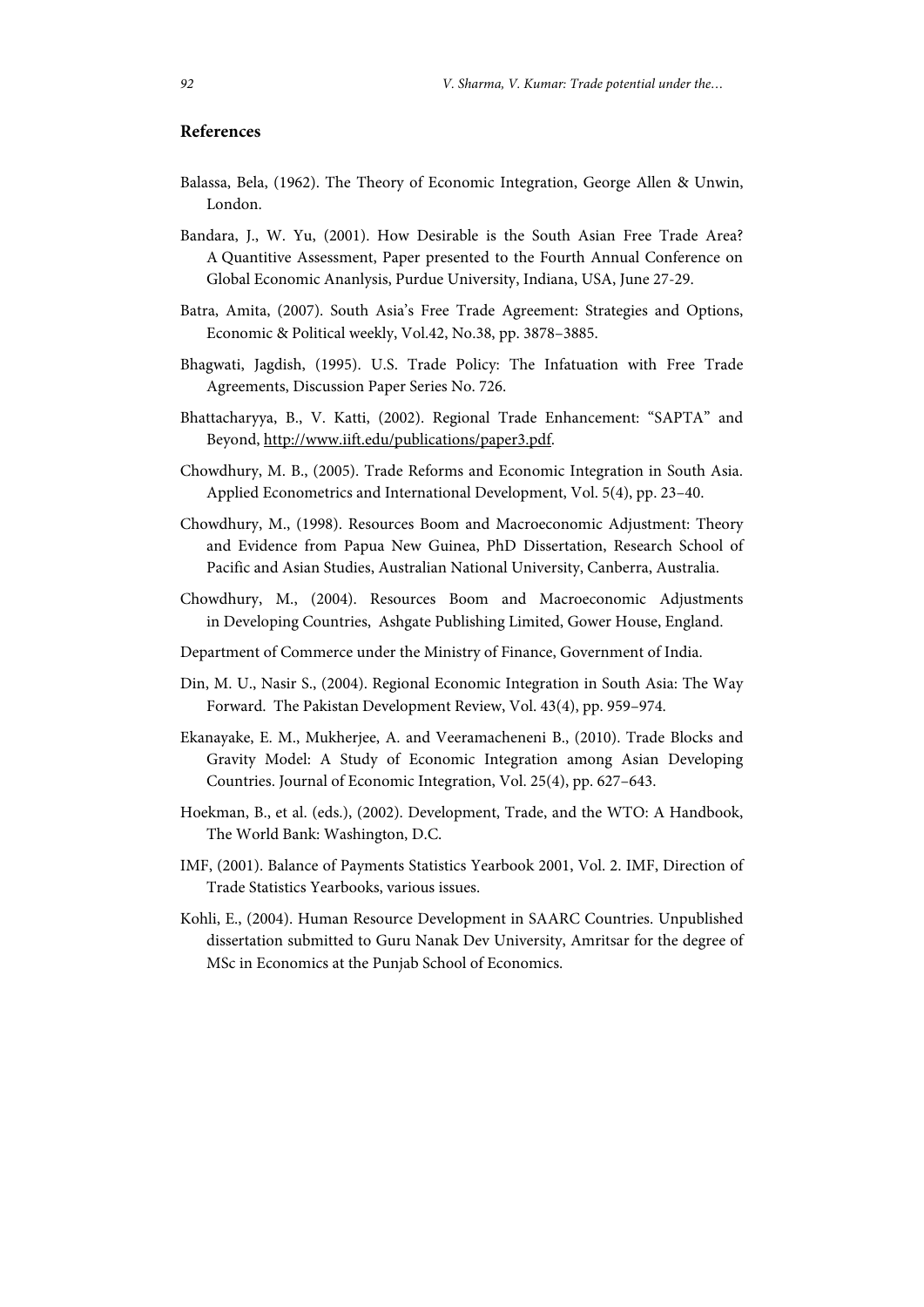- Pannu, N. K., (2005). Development Pattern of SAARC and Central Asian Countries. Unpublished dissertation submitted to Guru Nanak Dev University, Amritsar for the degree of MSc in Economics at the Punjab School of Economics.
- Pitigala, N., (2005). What Does Regional Trade in South Asia Reveal about Future Trade Integration? Some Empirical Evidence, World Bank Policy Research Working Paper 3497, February 2005.
- Rahman, M., Shadat, W. B. and Das, N. C., (2006). Trade Potential in "SAFTA": An Application of Augmented Gravity Model. Occasional Paper, the Centre for Policy Dialogue, Dhaka, Bangladesh, Series 61.
- S Perera, M. S., (2009). The South Asian Free Trade Area: an Analysis of Policy Options for Sri Lanka. Journal of Economic Integration, Vol. 24(3), pp. 530–562.
- S Perera, M. S., (2009): "The South Asian Free Trade Area: an analysis of Policy Options for Sri Lanka", Journal of Economic Integration, Vol. 24, No. 3, pp. 530–562.
- SAARC Website: data collected from http://saarcsec.org/areaofcooperation/detail.php?activity\_id=5
- SAARC's Official website.
- Sejuti, Jha, (2013). Utility of Regional Trade Agreements? Experience From India's Trade Regionalism, Foreign Trade Review, Vol. 48, No. 2, pp. 233–245.
- Sharma, N., Kumar, P., (2012). Growth and Pattern of India's Intra-industry Trade with SAARC Nations. The Indian Economic Journal, Vol. 60(2), pp. 114–125.
- Sharma, R., (2002). India's Trade Relations with SAARC Countries in the context of Globalisation and Liberalisation. Unpublished PhD Thesis submitted at South Asian Studies Centre, University of Rajasthan, Jaipur.
- Sharma, Vipin, (2019). India and Bangladesh Trade Potential under "SAFTA", International Journal of Trade & Global Perspectives; Vol. 8(1), pp. 4109–4134.
- Taneja, N., Prakash, S. and Kalita, P., (2013). India's Role in Facilitating Trade under "SAFTA". Indian Council for research on International Economic Relations (ICRIER), New Delhi, Working Paper, No. 26, pp. 31–19.
- The Kathmandu Post, (2002). Nepal Gets up to 30 per cent Customs Tariff Concession, Kathmandu, November 27.
- Udagedera, S., (2001). "SAPTA" Negotiations: Constraints and Challenges, in Impediments to Regional Economic Cooperation in South Asia, edited by Saman Kelegama, Institutie of Policy Studies of Sri Lanka and Coalition for Action on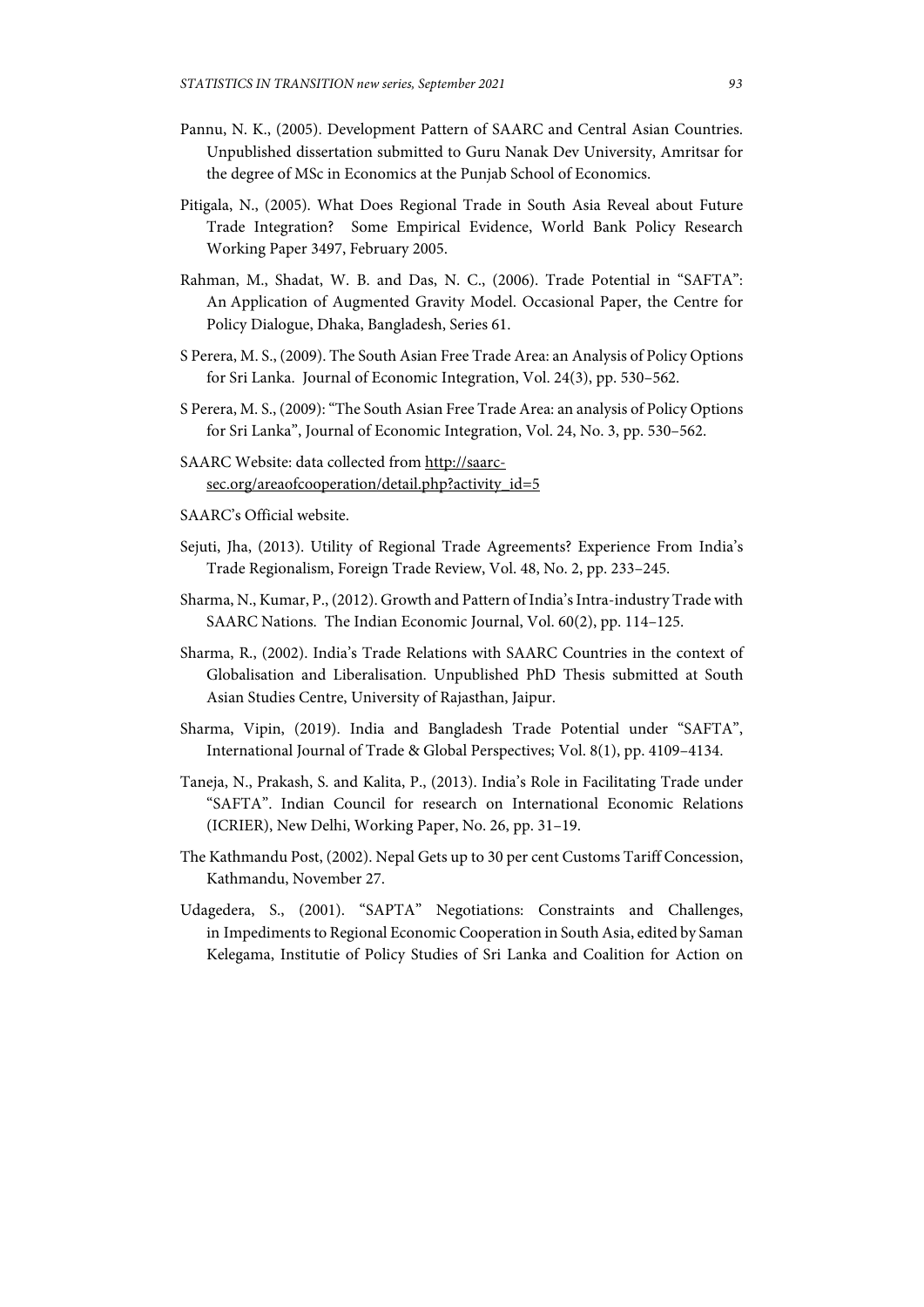South Asian Cooperation in association with Friederich-Ebert-Stiftung, Colombo Office.

- Velde, D. W. T., (2011). Regional Integration, growth and Convergence, Journal of Economic Integration, Vol. 26(1), pp. 1–28.
- Vipin and Vinod, (2016). Economic Integration among SAARC Countries: From "SAPTA" to "SAFTA", Inter-State Conflicts and Contentious Issues in South Asia: Challenges and Prospects For SAARC, Kalpaz publications.
- Vipin and Vinod, (2016). Trade Reforms and Economic Integration in SAARC Countries: "SAPTA" to "SAFTA", International Journal of Entrepreneurship & Business Environment perspectives, Vol. 5, No. 4, pp. 2984–2996.
- Weerakoon, Dushni, (2001): "Does "SAFTA" Have a Future", Economic & Political Weekly, Vol. 36, No. 34, pp. 3214–3216.
- Weerakoon, Dushni and Tayanthi Thennakoon, (2006). SAFTA" Myth of Free Trade", Economic & Political Weekly, Vol. 41, No. 37, pp. 3920–3923.
- Wooster, R. B., Banda, T. M. & Dube, S., (2008). The Contribution of Intra-regional and Extra-regional Trade to Growth: Evidence from the European Union. Journal of economic Integration, Vol. 23(1), pp. 161–182.
- Zaheer, Dr. R., (2013). The Economic Performance of SAARC Member Countries. Research on Humanities and Social Sciences, Vol. 3(5), pp. 201–214.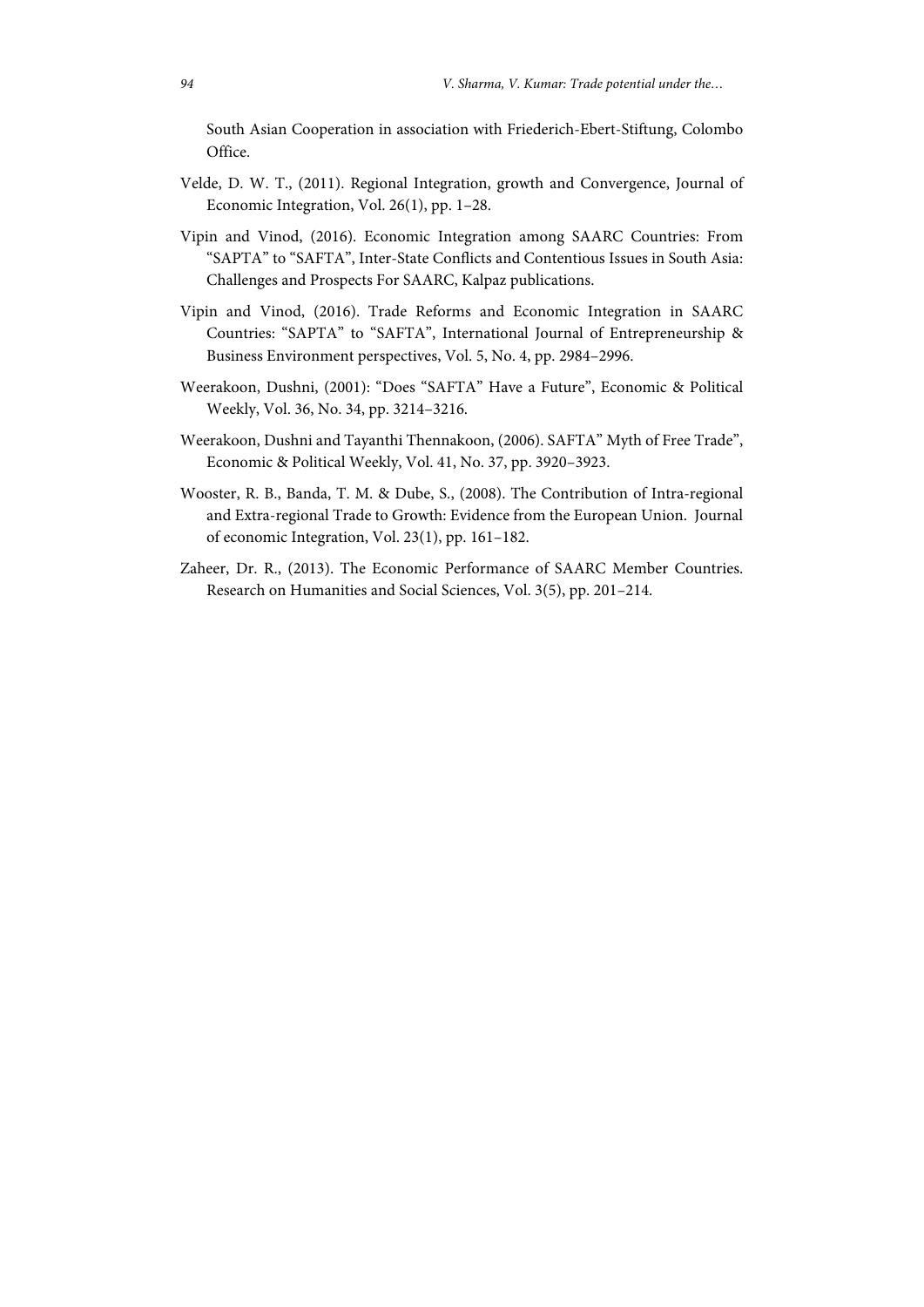# **APPENDIX**

**Table A.1.** Panel Data Results of Gravity Trade Model (Random Effects Model)

|                           | (1)        | (2)        | (3)        | (4)        | (5)        | (6)        | (7)        |
|---------------------------|------------|------------|------------|------------|------------|------------|------------|
| <b>VARIABLES</b>          | Lntrade    | Lntrade    | Lntrade    | lntrade    | Lntrade    | lntrade    | lntrade    |
|                           |            |            |            |            |            |            |            |
| Lngdpi                    | $1.098***$ | $1.051***$ | $1.005***$ | 0.369      | $1.011***$ | $0.991***$ | 0.286      |
|                           | (0.146)    | (0.152)    | (0.120)    | (0.240)    | (0.126)    | (0.0565)   | (0.203)    |
| Lngdpj                    | $0.598***$ | $0.635***$ | $0.697***$ | $0.578***$ | $0.667***$ | $0.649***$ | $0.602***$ |
|                           | (0.146)    | (0.146)    | (0.116)    | (0.157)    | (0.118)    | (0.0303)   | (0.0523)   |
| Lnpcgdpdij                |            | 0.176      |            |            | 0.321      | $0.854***$ | $0.841***$ |
|                           |            | (0.221)    |            |            | (0.228)    | (0.112)    | (0.107)    |
| Lndistij                  |            |            | $-1.172**$ |            |            |            |            |
|                           |            |            |            |            |            | $0.886***$ | $0.871***$ |
|                           |            |            | (0.506)    |            |            | (0.0991)   | (0.0951)   |
| Lntyi                     |            |            |            | $1.348***$ |            |            | $1.362***$ |
|                           |            |            |            | (0.327)    |            |            | (0.345)    |
| Lntyj                     |            |            |            | $-0.0587$  |            |            | $-0.217$   |
|                           |            |            |            | (0.192)    |            |            | (0.201)    |
| Border                    |            |            |            |            | 0.566      | 0.286      | 0.159      |
|                           |            |            |            |            | (1.048)    | (0.196)    | (0.220)    |
| Language                  |            |            |            |            | 0.929      | $1.330***$ | $1.305***$ |
|                           |            |            |            |            | (1.005)    | (0.149)    | (0.143)    |
| Constant                  |            |            |            |            |            |            |            |
|                           | $37.85***$ | 37.35***   | 36.98***   | 21.98***   | 44.02***   | $45.15***$ | 28.48***   |
|                           | (1.439)    | (1.558)    | (1.436)    | (4.106)    | (7.813)    | (1.823)    | (4.465)    |
| Observations              | 138        | 138        | 138        | 138        | 138        | 138        | 138        |
| Number of<br>countrypair1 | 6          | 6          | 6          | 6          | 6          | 6          | 6          |

Note: Standard errors are in parentheses

\*\*\* p<0.01, \*\* p<0.05, \* p<0.1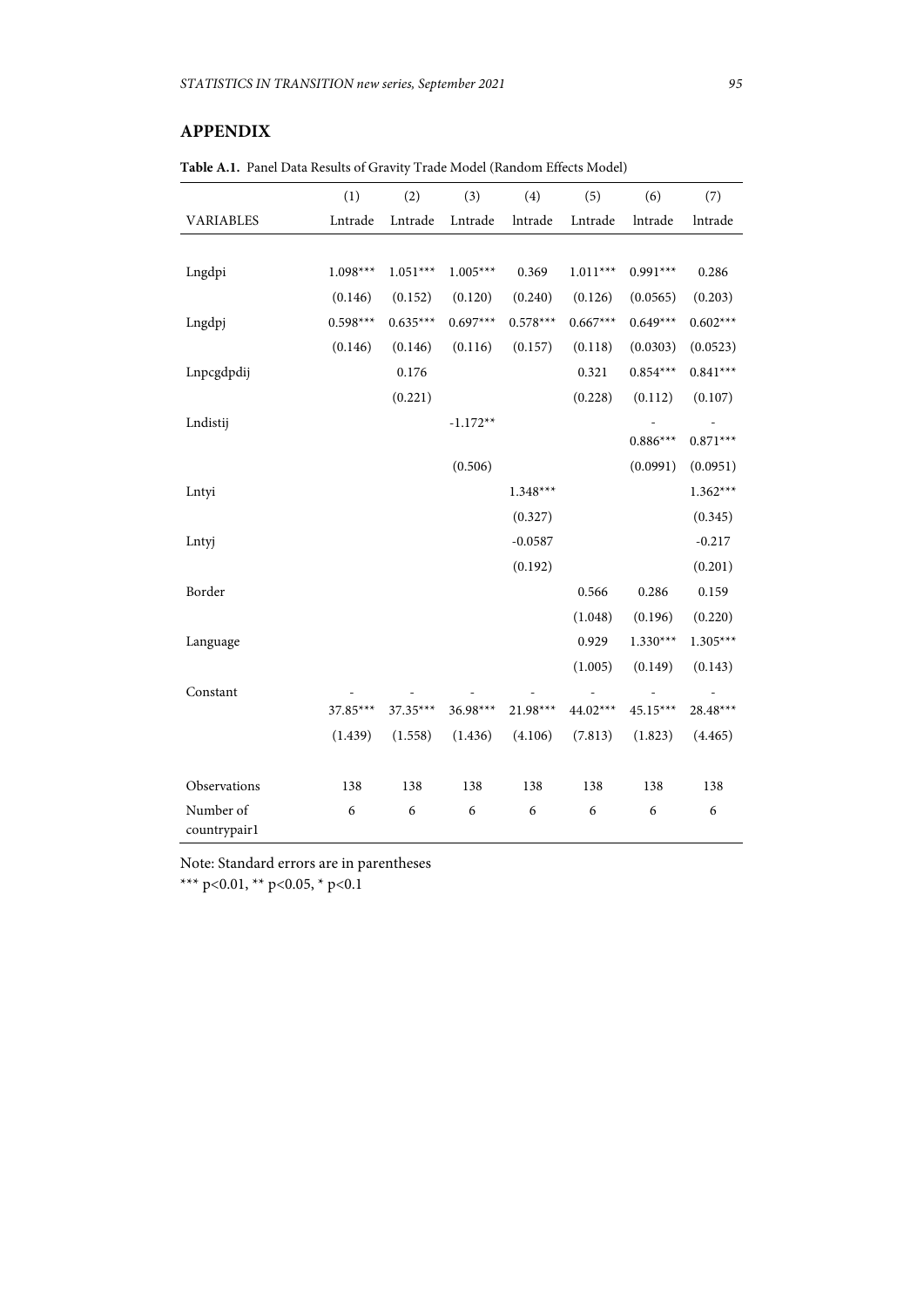|                       | (1)        | (2)        | (3)        | (4)       | (5)        | (6)        | (7)        |
|-----------------------|------------|------------|------------|-----------|------------|------------|------------|
| <b>VARIABLES</b>      | model1     | model2     | model3     | model4    | model5     | model6     | model7     |
|                       |            |            |            |           |            |            |            |
| Lngdpi                | $1.621***$ | $1.649***$ | $1.524***$ | $1.311*$  | $1.678***$ | $1.628***$ | 0.964      |
|                       | (0.269)    | (0.270)    | (0.258)    | (0.780)   | (0.227)    | (0.215)    | (0.799)    |
| Lngdpj                | $0.595***$ | $0.586***$ | $0.689***$ | $0.539**$ | $0.595***$ | $0.641***$ | $0.648***$ |
|                       | (0.169)    | (0.170)    | (0.152)    | (0.211)   | (0.0705)   | (0.0409)   | (0.110)    |
| Lnpcgdpdij            |            | 0.392      |            |           | $1.274***$ | $1.233***$ | $1.246***$ |
|                       |            | (0.350)    |            |           | (0.267)    | (0.178)    | (0.185)    |
| Lndistij              |            |            | $-0.982$   |           |            |            |            |
|                       |            |            |            |           |            | $0.512***$ | $0.504***$ |
|                       |            |            | (0.643)    |           |            | (0.150)    | (0.153)    |
| Lntyi                 |            |            |            | 0.569     |            |            | 1.015      |
|                       |            |            |            | (1.114)   |            |            | (1.159)    |
| Lntyj                 |            |            |            | $-0.165$  |            |            | 0.0457     |
|                       |            |            |            | (0.464)   |            |            | (0.526)    |
| Border                |            |            |            |           | 0.0641     | 0.226      | 0.262      |
|                       |            |            |            |           | (0.586)    | (0.267)    | (0.584)    |
| Language              |            |            |            |           | $1.585***$ | $1.760***$ | $1.779***$ |
|                       |            |            |            |           | (0.538)    | (0.207)    | (0.301)    |
| Constant              |            |            |            |           |            |            |            |
|                       | $51.78***$ | $52.15***$ | 50.79***   | 43.37***  | 64.29***   | $65.12***$ | $51.11***$ |
|                       | (5.513)    | (5.509)    | (5.538)    | (16.54)   | (7.049)    | (5.821)    | (17.29)    |
| Observations          | 72         | 72         | 72         | 72        | 72         | 72         | 72         |
| Number of<br>countryl | 6          | 6          | 6          | 6         | 6          | 6          | 6          |

**Table A.2.** Gravity Model of Total Trade under Pre-SAFTA

Note: Standard errors are in parentheses

\*\*\* p<0.01, \*\* p<0.05, \* p<0.1